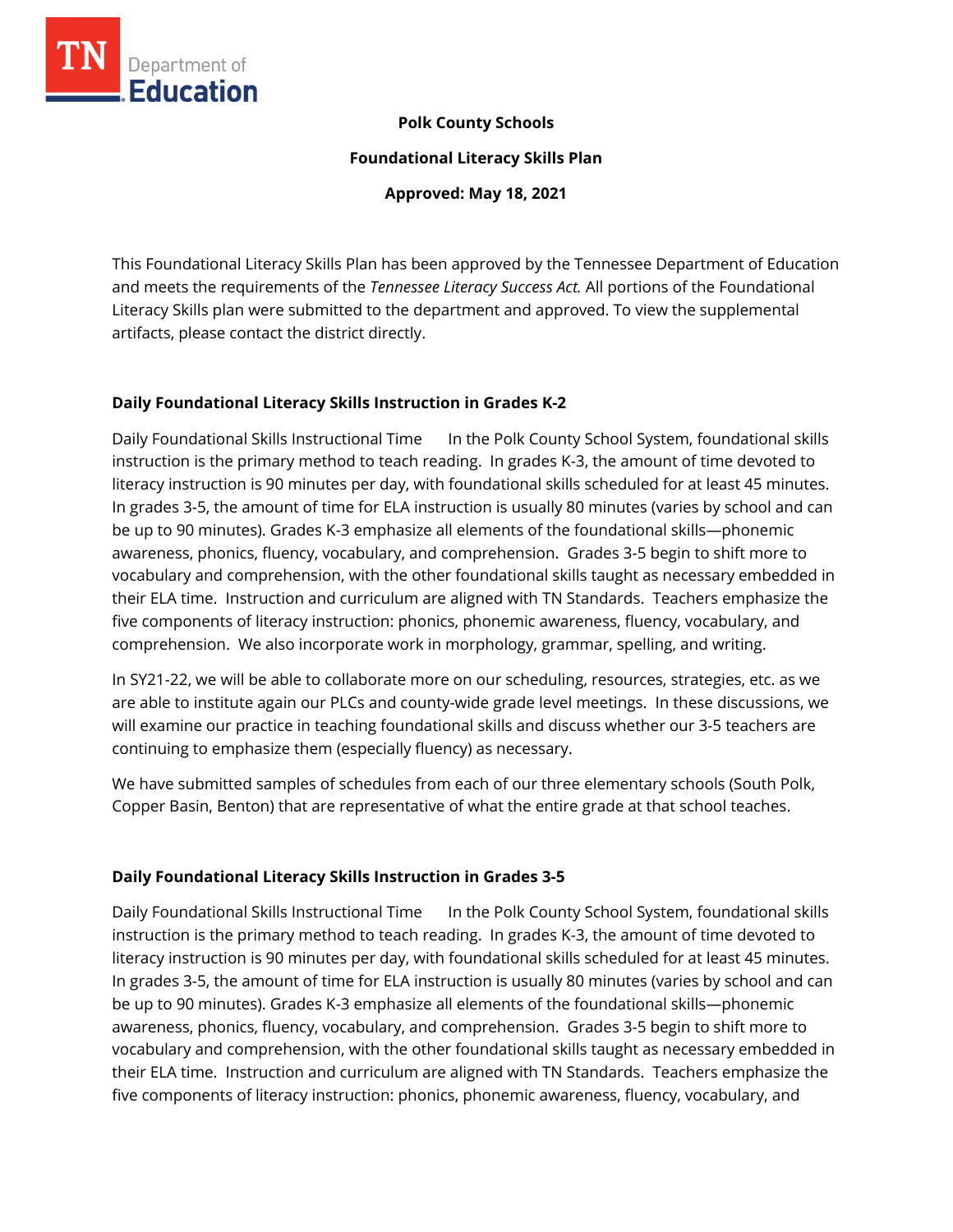Department of Education

comprehension. We also incorporate work in morphology, grammar, spelling, and writing. An evidence-based approach is used to teach foundational skills in all grades, including 3-5. Teachers use explicit support to teach foundational skills, with particular emphasis in the lower grades on phonics and fluency and stronger emphasis in the upper grades on comprehension and vocabulary. Our literacy instruction is aligned to Tennessee ELA Standards, and our curriculum materials are approved by the state Textbook and Instructional Materials Quality Commission. We use these materials as explicit supports for our fluency, vocabulary, and comprehension instruction in grades K-5.

In SY21-22, we will be able to collaborate more on our scheduling, resources, strategies, etc. as we are able to institute again our PLCs and county-wide grade level meetings. In these discussions, we will examine our practice in teaching foundational skills and discuss whether our 3-5 teachers are continuing to emphasize them (especially fluency) as necessary.

We have submitted samples of schedules from each of our three elementary schools (South Polk, Copper Basin, Benton) that are representative of what the entire grade at that school teaches. We clustered our grades in K-3 and 4-5 because we have departmentalization at the 4-5 level with selfcontained classrooms in grades K-3.

# **Approved Instructional Materials for Grades K-2**

Houghton Mifflin Harcourt - K-2, 4-5 Into Reading, Tennessee

# **Approved Instructional Materials for Grades 3-5**

Houghton Mifflin Harcourt - K-2, 4-5 Into Reading, Tennessee (Grades 4 and 5)

# **Additional Information about Instructional Materials**

In SY19-20, the Polk County School System went through the adoption process to select ELA textbooks and instructional materials used to teach students to read based on foundational literacy skills. The materials were from the list approved by the State Board. We adopted HMH Into Reading TN for grades K-5. We were granted a waiver for 3rd grade HMH materials; however, the State Board of Education eventually did add this grade to their approved list.

At this time, we do not use any supplemental foundational skills resources. We chose to work fully from our newly adopted materials to see if there would be a need for additional resources. In SY21- 22, if we decide to incorporate supplementals into our instruction, they will align to Tennessee state standards and fully address phonological awareness and phonemic awareness.

# **Universal Reading Screener for Grades K-5. This screener complies with RTI<sup>2</sup>and Say Dyslexia requirements.**

Our Universal Screener is the one associated with the Curriculum Associate's program iReady. It meets the dyslexia screening requirement established in 49-1-229 and the universal screening requirements in the Tennessee RTI framework manual. It is administered three times a year to K-8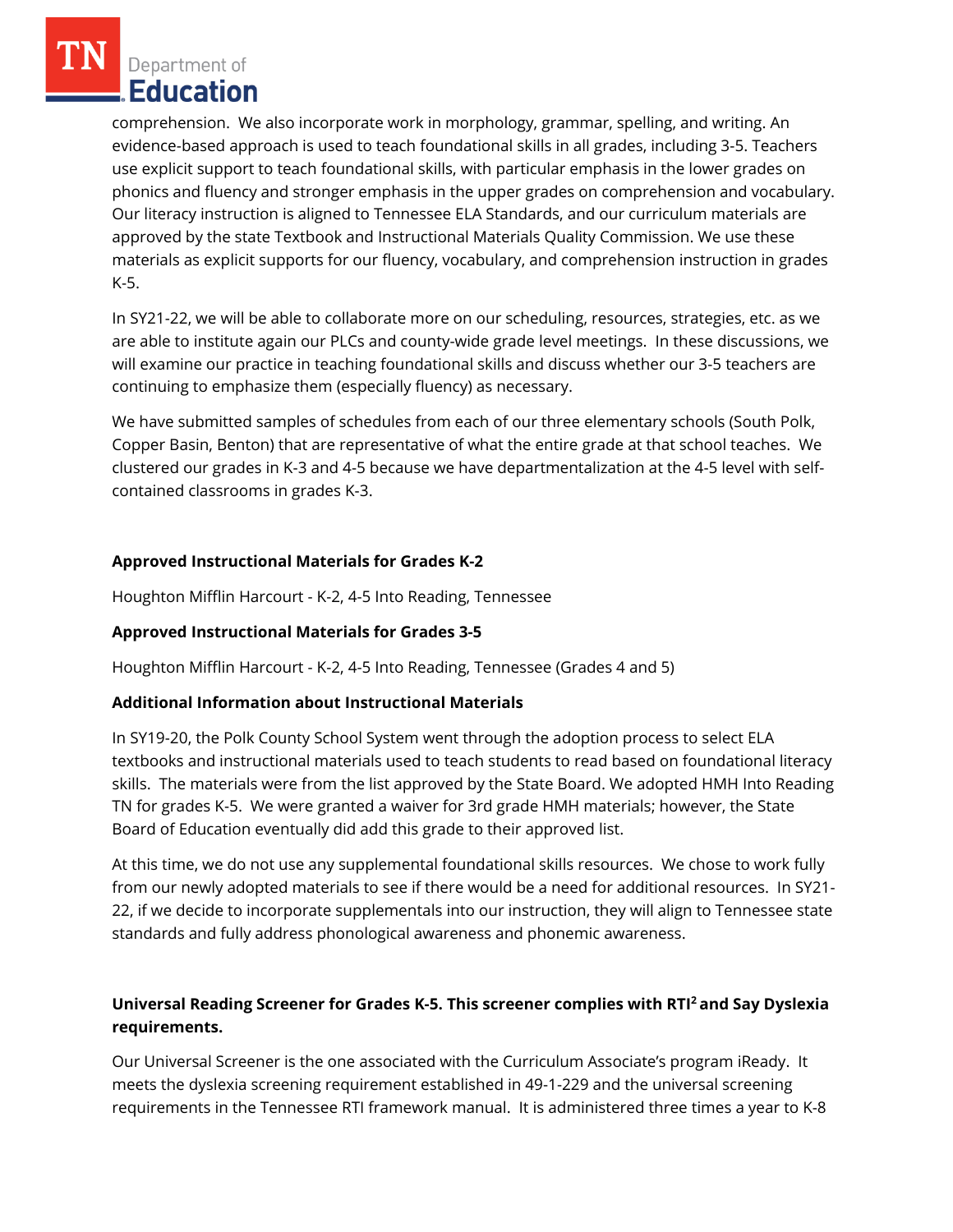Department of Education

students in three windows established by administrators using timeframes recommended by the department.

The data is collected, analyzed, and then used to establish supports for students falling into Tier 2 and Tier 3. The results of the reading screener will be submitted to the department.

This iReady screener is not appropriate for pre-K students. We will use the Universal Screener provided by the SDE beginning in 2021-2022 for pre-K students. We will follow guidelines established by the department about the three screening windows and submit the results to the department.

Also, if we feel we need additional screening to provide more data for dyslexia or other areas, we will use the state universal screening option.

# **Intervention Structure and Supports**

The Polk County School System follows the intervention structures as outlined in Tennessee's Response to Instruction and Intervention. Screeners are administered three times a year to identify at-risk students. Students who need interventions (having a significant reading deficiency as defined by universal screening data and an equating process or through TCAP data) are placed in Tier 2 or a Tier 3 instructional support for the specified amount of time. Reading interventions are provided to students based on identified needs from screeners and periodic progress monitoring. Tier 2 and Tier 3 instruction is provided/overseen by certified teachers using approved research-based materials, and progress monitoring on a regular basis takes place. Periodic data meetings are held to discuss student progress and whether changes in interventions are needed in duration, material, and intensity if no progress is taking place.

### **Parent Notification Plan/Home Literacy Reports**

Beginning SY 2021-2022, the Polk County School System will provide Home Literacy Reports to notify and engage parents and families in the student's literacy progress. The Home Literacy Report will be sent within two weeks after each administration of the universal reading screener to the family of K-3 students (annually for grades 4-5) having a significant reading deficiency as defined by universal screening data and an equating process or through TCAP data.

This report will include the following:

- 1. The students' scores explained in parent-friendly language
- 2. Explanation of the student's skills gaps and the depth and extent of student need

3. Information about the importance of a student being able to read proficiently at the end of the third-grade level.

4. Reading intervention activities that the parent may use with their student at home to improve reading proficiency provided at no cost to the family